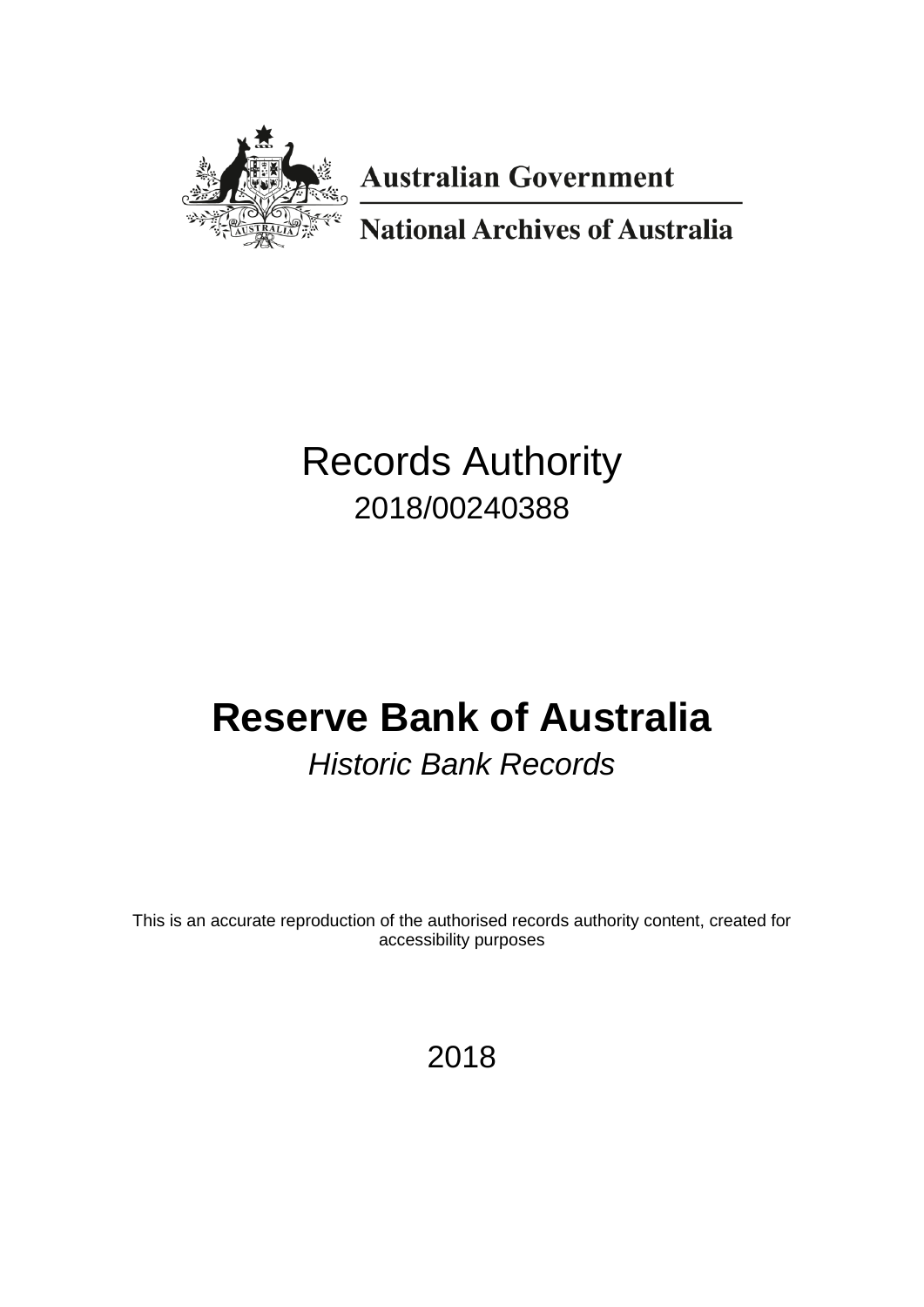

© Commonwealth of Australia (National Archives of Australia) 2018

#### **Copyright**

This product, excluding the National Archives of Australia logo, Commonwealth Coat of Arms or registered trademark, has been licensed under a Creative Commons Attribution-Non-Commercial (CC-BY-NC) Version 4.0 International Licence. You may share, copy, redistribute, remix, transform and build upon this work for non-commercial purposes only. However, you must attribute the National Archives of Australia as the copyright holder of the original work, include the attribution as set out below and indicate if changes were made. The full terms and conditions of this licence are available at [www.creativecommons.org](http://www.creativecommons.org/) .

#### **Attribution**

This records authority is licenced by the Commonwealth of Australia (National Archives of Australia) under a Creative Commons Attribution-Non-Commercial (CC-BY-NC) Version 4.0 International Licence. The original version can be found [on our website.](http://www.naa.gov.au/)

#### **Accessibility**

This is an accurate reproduction of the authorised records authority content, created for accessibility purposes.

#### **Contact Us**

Enquiries relating to copyright or accessibility should be emailed to the [Agency Service Centre.](http://reftracker.naa.gov.au/reft100.aspx?key=ASC)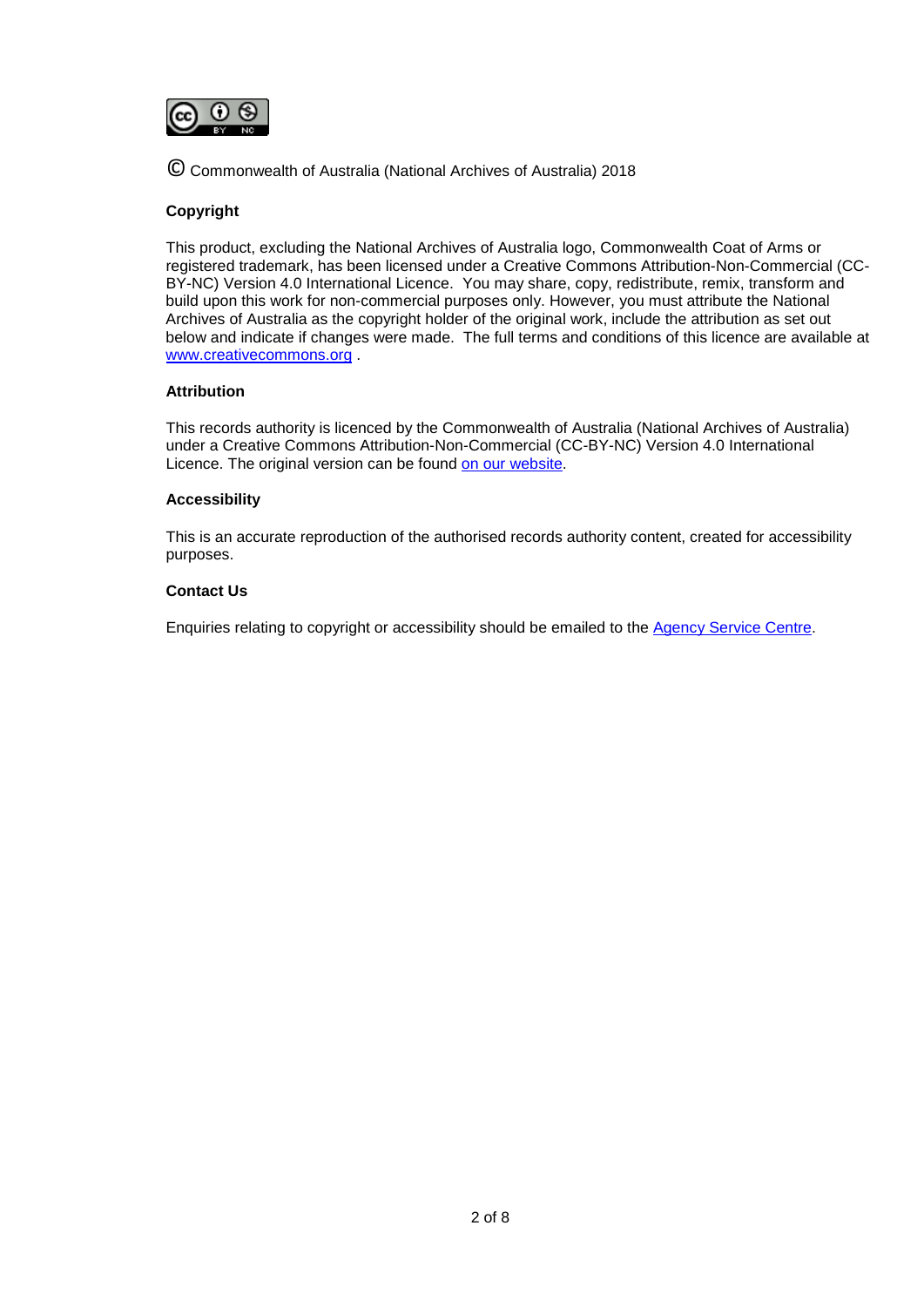### <span id="page-2-0"></span>**CONTENTS**

| 3 |
|---|
|   |
|   |
| 5 |
| 6 |
|   |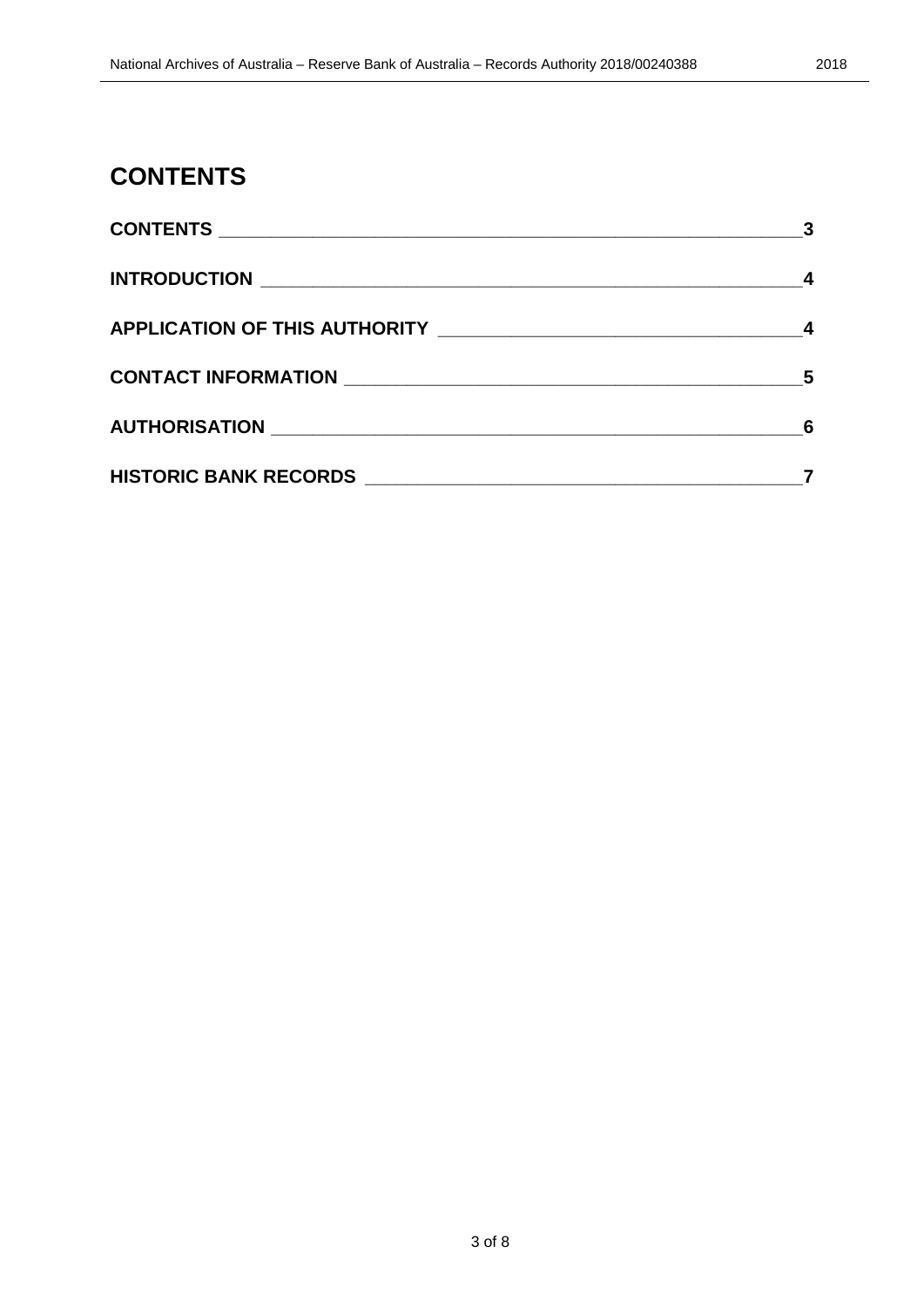### <span id="page-3-0"></span>**INTRODUCTION**

The Reserve Bank of Australia (RBA) and the National Archives of Australia have developed this records authority to set out the requirements for keeping records for the business area of Historic Bank Records. It represents a significant commitment on behalf of Reserve Bank of Australia (RBA) to understand, create and manage the records of its activities.

This authority is based on the identification and analysis of the business of the Reserve Bank of Australia (RBA). It takes into account the agency's legal and organisational information management requirements, and the interests of stakeholders, the agency and the National Archives. The authority sets out those records that need to be retained as national archives.

As changes in circumstances may affect future information management requirements, the periodic review of this authority is recommended. All amendments must be approved by the National Archives.

### <span id="page-3-1"></span>**APPLICATION OF THIS AUTHORITY**

- 1. This authority is applicable to legacy records and should not be used for current business records. Records Authority 2014/00441373 (as revised in 2016) should be used in conjunction with this authority and applied to current business records.
- 2. This authority is to be used to determine how long records must be kept. Records are matched to the relevant core business and records class in the authority.
	- Where the minimum retention period has expired and the records are not needed for RBA business they should be destroyed as authorised in this authority;
	- Records that have not reached the minimum retention period must be kept until they do; and
	- Records that are identified as 'retain as national archives' are to be transferred to the National Archives for preservation.
- 3. This authority should be used in conjunction with general records authorities such as:
	- the Administrative Functions Disposal Authority (AFDA) and/or AFDA Express issued by the National Archives to cover business processes and records common to Australian Government agencies; and
	- General Records Authority (31) Destruction of source or original records after digitisation, conversion or migration (2015).
- 4. Records that are reasonably likely to be needed as evidence in a current or future judicial proceeding or are subject to a request for access under the *Archives Act 1983*, the *Freedom of Information Act 1982* or any other relevant act must not be destroyed until the action has been completed.
- 5. Records subject to a disposal freeze must not be destroyed until the freeze has been lifted. Further information about disposal freezes and whether they affect the application of this authority is available from the National Archives website at [www.naa.gov.au.](http://www.naa.gov.au/)
- 6. Where the method of recording information changes (for example from a manual system to an electronic system, or when information is migrated from one system to a new system) this authority can still be applied, providing the records document the same core business. The information must be accessible for the period of time prescribed in this authority. The RBA will need to maintain continuing access to the information, including digital information, for the periods prescribed in this records authority or until the information is transferred into the custody of the National Archives.
- 7. In general, retention requirements indicate a minimum period for retention. The RBA may extend minimum retention periods if it considers that there is an administrative need to do so, without further reference to the National Archives. Where the RBA believes that its accountability will be substantially compromised because a retention period or periods are not adequate, it should contact the National Archives for review of the retention period.
- 8. Records coming within 'retain as national archives' classes in this authority have been determined to be part of the archival resources of the Commonwealth under section 3C of the *Archives Act 1983*. The determination of Commonwealth records as archival resources of the Commonwealth obliges agencies to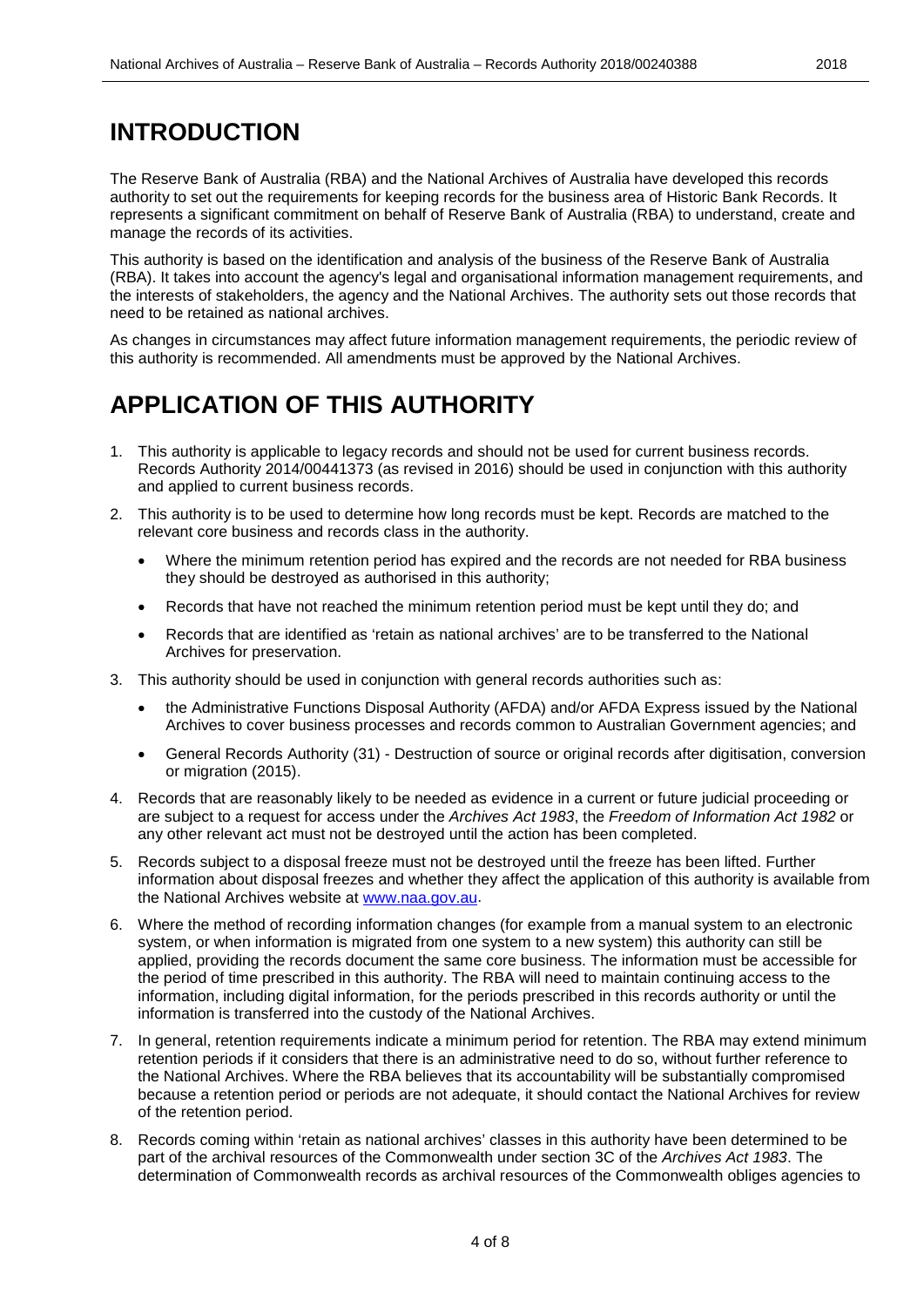transfer the records to the National Archives when they cease to be current and, in any event, within 15 years of the records coming into existence, under section 27 of the *Archives Act 1983*.

- 9. Records in the care of agencies should be appropriately stored, managed and preserved. Agencies need to meet this obligation to ensure that the records remain authentic and accessible over time. Under Section 31 of the *Archives Act 1983*, access arrangements are required for records that become available for public access including those records that remain in agency custody.
- 10. Appropriate arrangements should be made with the National Archives when records are to be transferred into custody. The National Archives accepts for transfer only those records designated as national archives. Records created digitally after 1 January 2016 can be transferred in digital formats only.
- 11. Advice on how to use this authority is available from the RBA Senior Archivist. If there are problems with the application of the authority that cannot be resolved, please contact the National Archives.

### <span id="page-4-0"></span>**CONTACT INFORMATION**

For assistance with this records authority or for advice on other information management matters, please contact National Archives' [Agency Service Centre.](http://reftracker.naa.gov.au/reft100.aspx?key=ASC)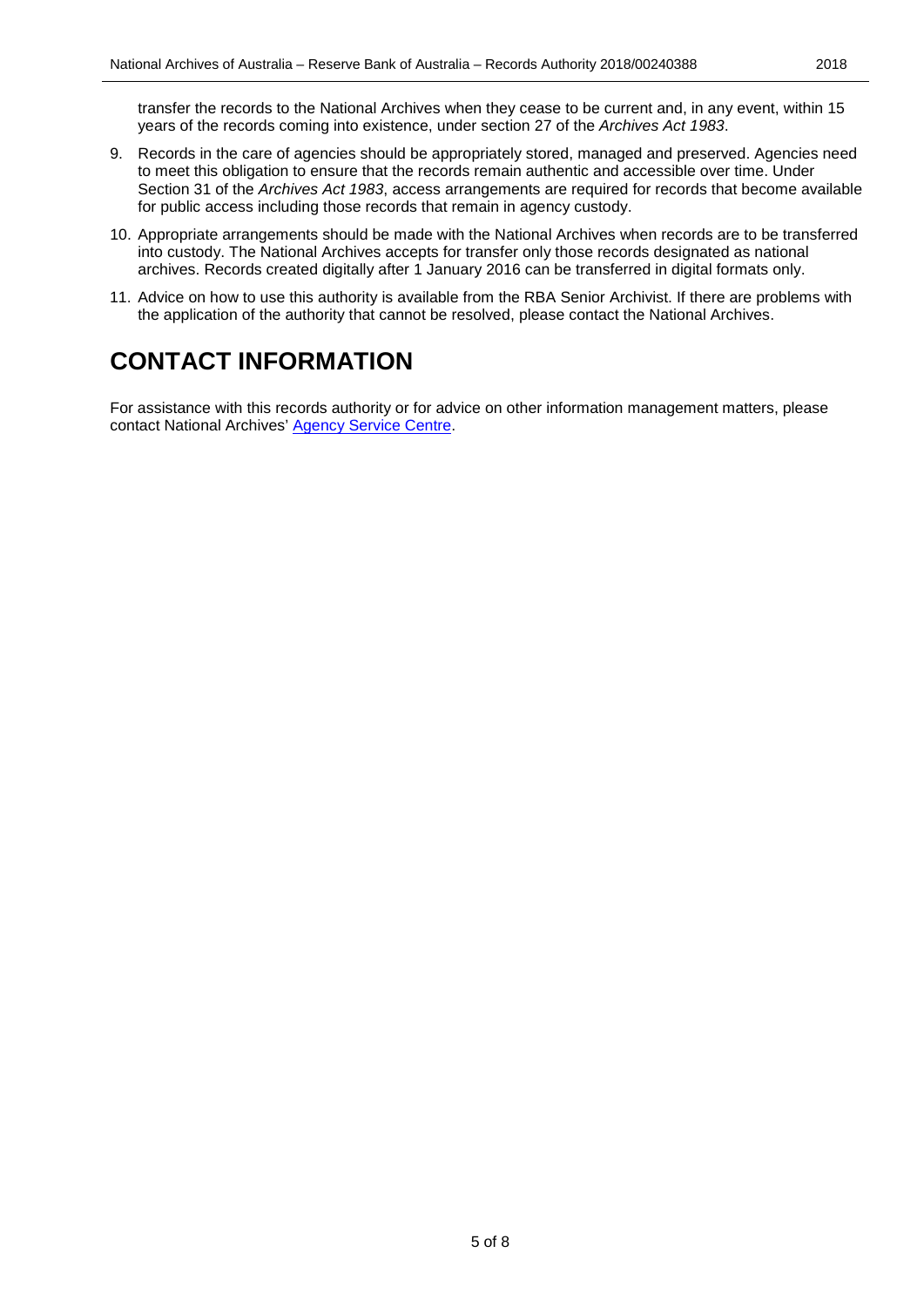#### <span id="page-5-0"></span>**RECORDS AUTHORITY 2018/00240388**

| Person to whom notice of<br>authorisation is given: | Mr Philip Lowe<br>Governor<br>Reserve Bank of Australia<br>65 Martin Place<br>Sydney NSW 2000                          |
|-----------------------------------------------------|------------------------------------------------------------------------------------------------------------------------|
|                                                     |                                                                                                                        |
|                                                     |                                                                                                                        |
| <b>Purpose:</b>                                     | Authorises arrangements for the disposal of records in accordance with<br>paragraph 24(2)(b) of the Archives Act 1983. |

Determines records classed as 'Retain as national archives' in this records authority to be part of the archival resources of the Commonwealth under section 3C of the *Archives Act 1983*.

Application: All core business records relating to Historic Bank Records.

This authority gives permission for the destruction, retention or transfer to the National Archives of Australia of the records described. This authority will apply only with the consent of the agency currently responsible for the business documented in the records described.

**Authorised by Date of issue:** 28 June 2018

Linda Macfarlane Assistant Director-General (Acting) National Archives of Australia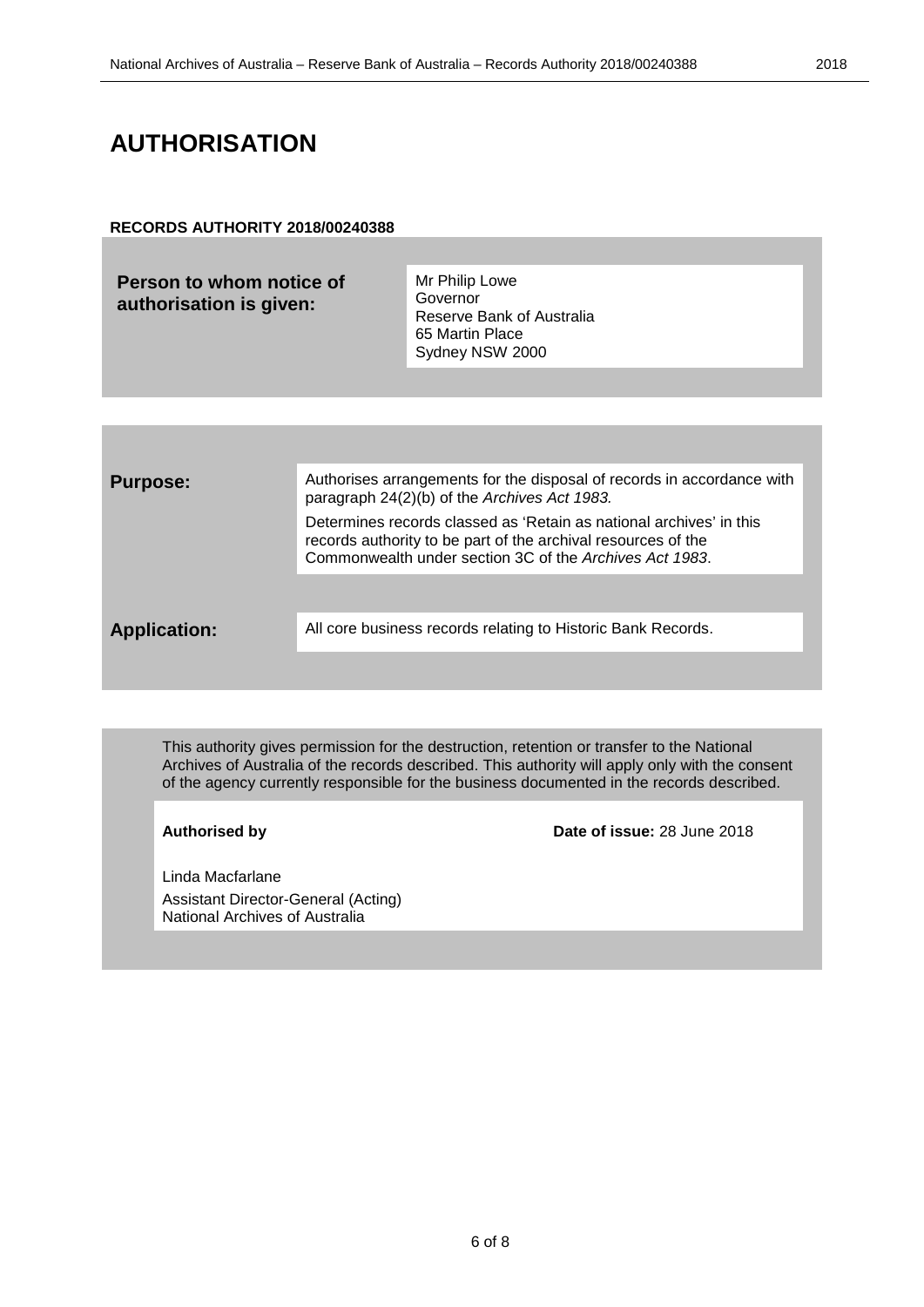### <span id="page-6-0"></span>**HISTORIC BANK RECORDS**

Historic bank records accumulated in the course of operations by the agency and its predecessors. Includes all legacy banking and related administrative functions that are of historic value based on age and demonstrated research value.

#### *Cross references to other records authorities*

*For current banking operations, use Records Authority 2014/00441373.*

| <b>Class no</b> | <b>Description of records</b>                                                                                                                                                                                                                                                                                                                                                                                                                                   | <b>Disposal action</b> |
|-----------------|-----------------------------------------------------------------------------------------------------------------------------------------------------------------------------------------------------------------------------------------------------------------------------------------------------------------------------------------------------------------------------------------------------------------------------------------------------------------|------------------------|
| 62494           | Records documenting legacy activities relating to the:                                                                                                                                                                                                                                                                                                                                                                                                          |                        |
|                 | Savings Bank of NSW, from establishment by Governor Bourke in<br>1832 until 1914 when it amalgamated with the Government Savings<br>Bank of NSW. Of note are the accounts of Mary Reibey, Conrad<br>Martens, John Cadman and Ludwig Leichhardt. Trustees of the Bank<br>included William Charles Wentworth. Includes records covering the<br>period 1824 – 1914, with some records of an earlier bank subsequently<br>amalgamated with the Savings Bank of NSW; | national archives      |
|                 | Government Savings Bank of NSW, from establishment in 1871 until<br>$\bullet$<br>1932 when amalgamation with the Commonwealth Bank was finalised.<br>Includes depositors' ledgers, pass books, annual reports and balance<br>sheets, staff records, legislation and regulations, trust accounts,<br>inspection reports, statistics, circulars and records of premises;                                                                                          |                        |
|                 | State Savings Banks of Western Australia, Tasmania, Moreton Bay<br>$\bullet$<br>and Queensland, which amalgamated with the Commonwealth Bank<br>between 1913 – 1931. Includes records covering the period 1856 –<br>1932, with some records of earlier banks that subsequently<br>amalgamated with the State Savings Banks;                                                                                                                                     |                        |
|                 | Commonwealth Savings Bank that was established by the<br>$\bullet$<br>Commonwealth Bank (Savings Bank) Act 1927, as a separate entity to<br>the Commonwealth Bank in respect of its Savings Bank business.<br>Includes records covering the period 1912 - 1961;                                                                                                                                                                                                 |                        |
|                 | Bank Governors and senior personnel of the Commonwealth Bank and<br>$\bullet$<br>Reserve Bank of Australia, commencing with the first Governor of the<br>Commonwealth Bank, Denison Miller. Includes biographical<br>information, appointment books, personal papers, speeches,<br>correspondence and diaries. Includes some records that pre and/or<br>post-date the individual's service with the Bank;                                                       |                        |
|                 | London Letters, a series of correspondence between the Bank's Head<br>$\bullet$<br>Office and London during the period 1912 - 1975;                                                                                                                                                                                                                                                                                                                             |                        |
|                 | Commonwealth Bank Departments, from establishment in 1912 until 14<br>$\bullet$<br>January 1960 when legislation separated the central banking role from<br>the commercial and savings banking activities, creating the Reserve<br>Bank of Australia and a new Commonwealth Bank (Commonwealth<br>Banking Corporation);                                                                                                                                         |                        |
|                 | Commonwealth Bank Branches, from establishment in 1912 until 1960.<br>$\bullet$<br>Includes the network of commercial banking branches across all<br>Australian States, overseas offices (in London and New York), Note<br>Printing Branch in Melbourne, and branches in Papua New Guinea (as<br>a Territory of Australia);                                                                                                                                     |                        |
|                 | Reserve Bank of Australia Departments, covering the establishment of<br>$\bullet$<br>the Reserve Bank and its Head Office departments from 1960<br>onwards. Includes establishment records created prior to 1960 by the                                                                                                                                                                                                                                         |                        |